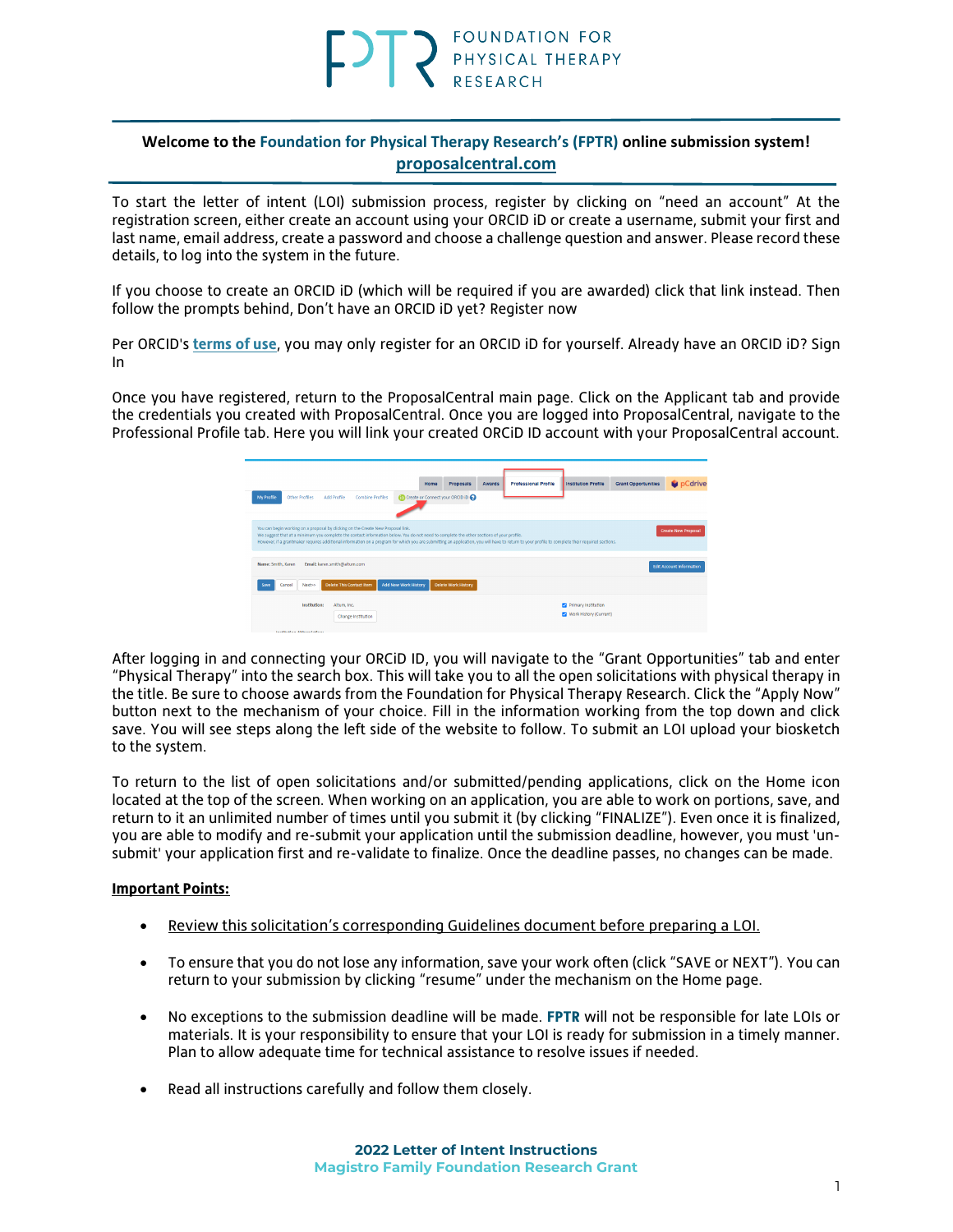- **Regarding Attachments:**
	- o **Attachments must be submitted in Adobe PDF format**.
	- o **Note that, where applicable, the template or form to be used is located in the download templates and instructions link then each file, once prepared is uploaded to the Attachments tab.** These links contain prompts for the information and also contain the desired formatting settings (e.g., margins should be set at  $\frac{1}{2}$  inch and font should only be Arial, size 11 or 12). **Label the start of each section with the appropriate heading title**. We strongly recommend that you download and use the form when completing your LOI. Word files should then be converted to Adobe PDF for uploading.
	- o **Please note** that page limits defined in each section are for the Adobe PDF, not the Microsoft Word document prior to conversion to Adobe PDF. When creating Adobe PDF files, do not alter default font and margins. Once you have uploaded Adobe PDF files, make certain that the information has uploaded, correctly and files are not corrupted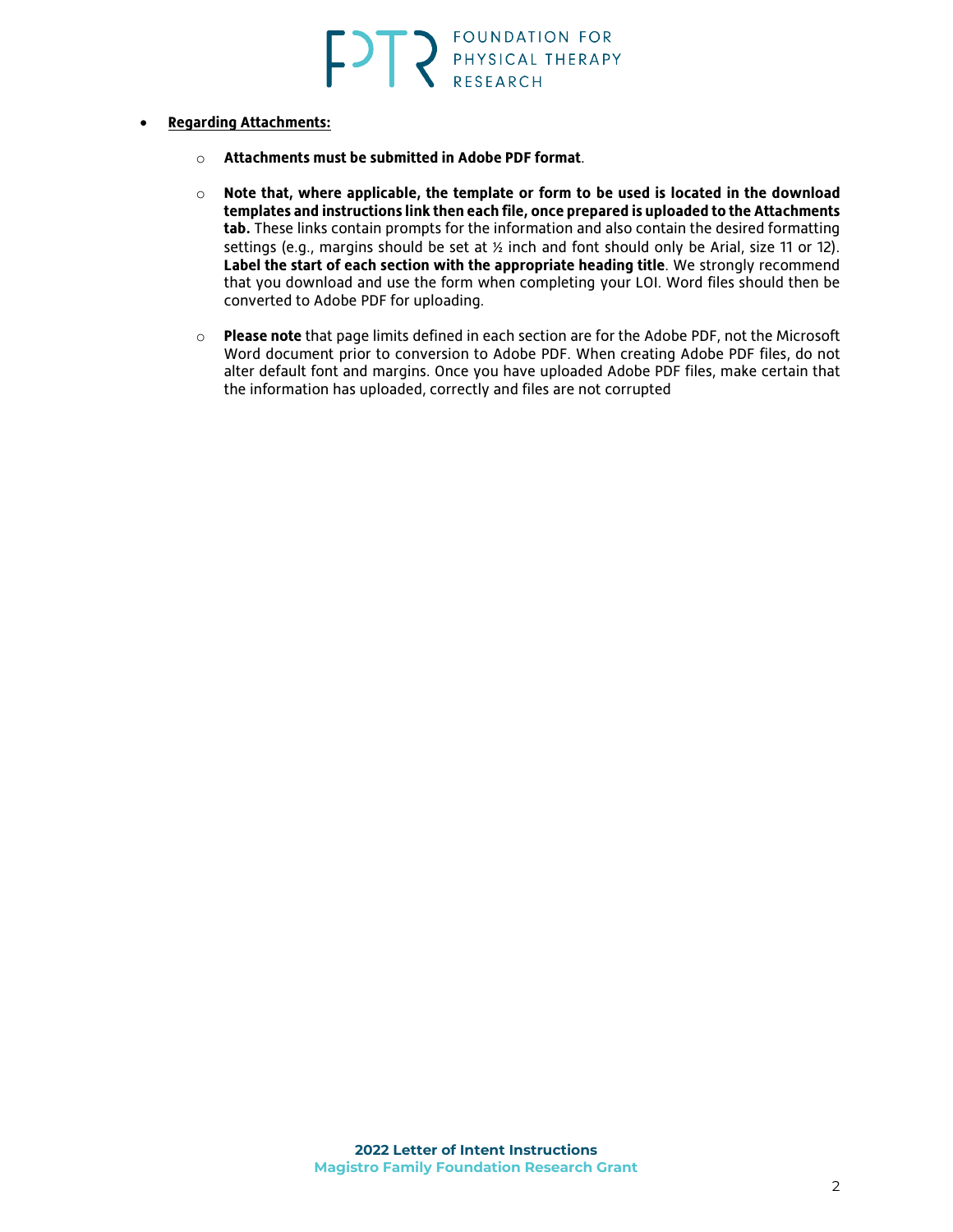# FOUNDATION FOR PHYSICAL THERAPY

#### **Creating a Magistro Family Foundation Research Grant (MFFRG) Letter of Intent (LOI)**

The **MFFRG** LOI Application consists of the following. Each section needs to be completed before your application is considered finished and officially submitted for consideration.

## **I. GENERAL INFORMATION**

**Project Name:** Provide a title for your training project. **Amount Requested:** Grant Funding level is \$100,000 **What area best describes your application?** choose from the drop-down or "other" if option is not provided

# **II. Download Templates and Instructions**

**Letter of Intent Instructions:** These instructions. **Letter of Intent Cover Letter (Optional):** Cover Letter Template (optional) **LOI Narrative Template:** template to fill out and submit **Applicant Biosketch:** NIH Biosketch Template **Citations:** Citations Template

### **III. Enable Other Users to Access this Proposal**

This screen allows you to give other users access to your grant application.

# **IV. Principal Investigator**

A Profile must be completed for you as the Principal Investigator. At the LOI stage, a Profile should be completed ONLY for the Principal Investigator. You will need to attach a biosketch.

For each profile include be sure to fill in all required fields noted by a red \*.

**PI Name: Prefix:** Enter prefix **First**: Enter first name **Middle**: Enter middle initial **Last**: Enter last name **Suffix: E**nter suffix **PI Institution:** Enter or verify institution is correct. **Highest Degree(s) Other Degree(s), Licenses and Certifications Obtained**: List all degrees, including PT or PTA, currently held. List PT degree first, followed by other degrees. (Example: Jane Doe, PT, MPT, DPT, CSC) **Position/Title**: Enter current position/title **Academic Rank Division Department:** Enter current organizational affiliation/current employer **Address Street**: Enter current organizational affiliation/current employer **Address City:** Enter current organizational affiliation/current employer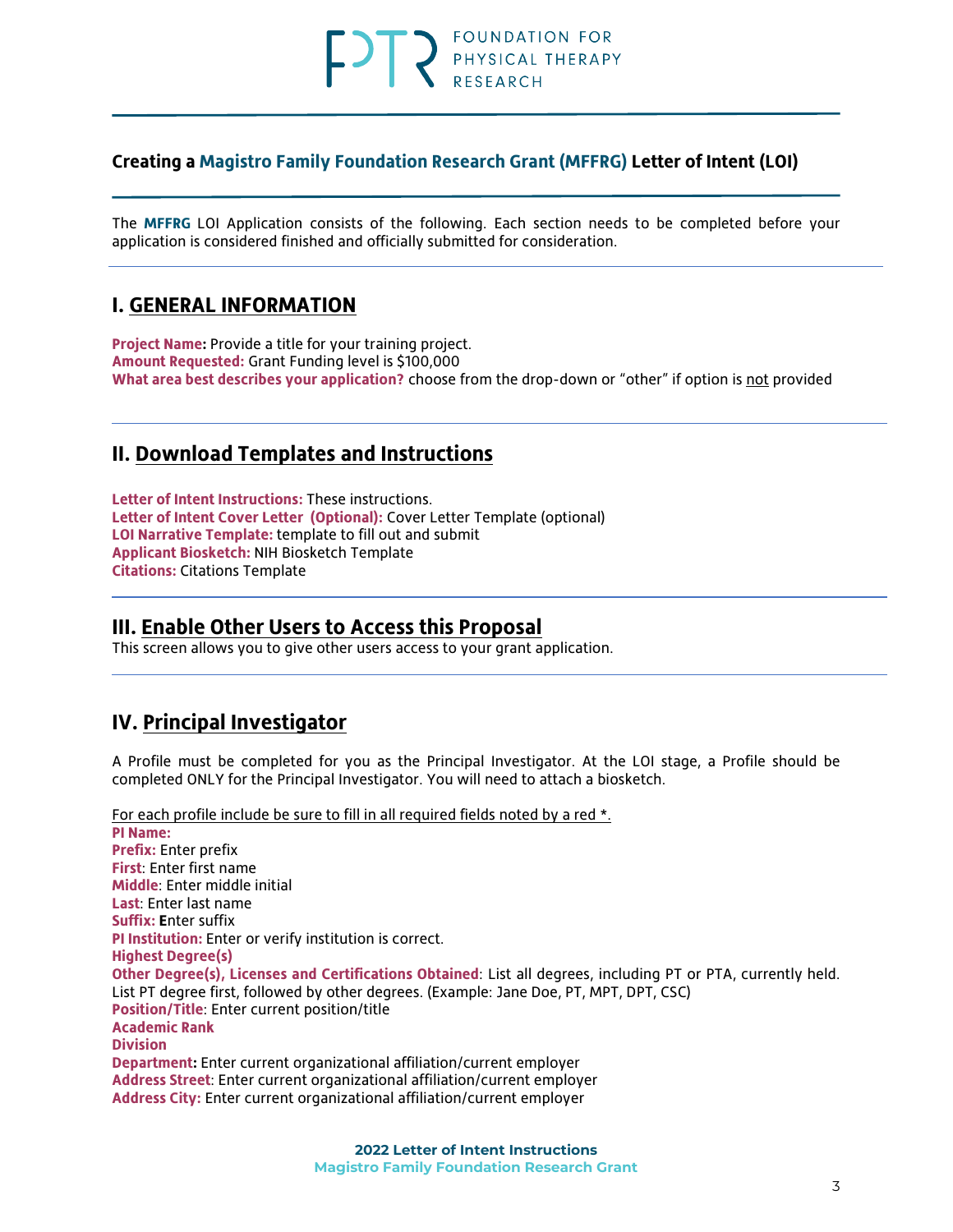# **FOUNDATION FOR** PHYSICAL THERAPY

**City:** Enter current organizational affiliation/current employer **State:** Enter current organizational affiliation/current employer **Zip/Postal Code**: Enter current organizational affiliation/current employer **Country:** Enter current organizational affiliation/current employer **E-mail:** Enter email address used for contact **Phone Work:** Enter daytime phone number (format xxx-xxx-xxxx) **ORCID iD:** https://... **ORCID Authorization:** Authorization of PC to add awards to ORCiD profile

# **V. Institution Details**

PIs institution is pre-loaded as Lead Institution. To change, select from list below or Search all registered institutions. Press button to confirm selection. Click Edit Profile button to change institution information.

# **VI. Project Abstracts**

**Lay Abstract:** Please describe your work as if you are speaking to someone who has some knowledge of your work but in simple understandable terms. This summary could be posted on the FPTR website and should not contain proprietary information. **This field has a character limit of 2,000 (approx. half page). Project Technical Abstract:** The technical abstract includes all the parts of your proposed research. It includes your role in a short descriptive form. It will include: an understanding why you want to conduct the study, how you plan to conduct it, what you hope to find out, and why this work is important. Although inclusion of data is acceptable, report only those numbers that represent the most important information. Do not include citations or references here. Be as specific as possible while avoiding jargon or abbreviations. Do not include citations in this field. **This field has a character limit of 2,000 (approx. half page).**

# **VII. ATTACHMENTS**

In this section, you will upload documents concerning some details of your LOI. The ATTACHMENTS Section is divided into multiple sub-sections:

> **MFFRG** Letter of Intent Cover Letter (Optional); **MFFRG** Letter of Intent Narrative; **MFFRG** Applicant Biosketch. **MFFRG** Citations Template

#### **A. MFFRG Letter of Intent Cover Letter (Optional)**

You may submit an introductory LOI Cover Letter in regard to your potential **MFFRG** project if you would like. Submit your letter on your institutional letterhead.

**This attachment is limited to one page in Adobe PDF.**

**B. MFFRG Letter of Intent Narrative**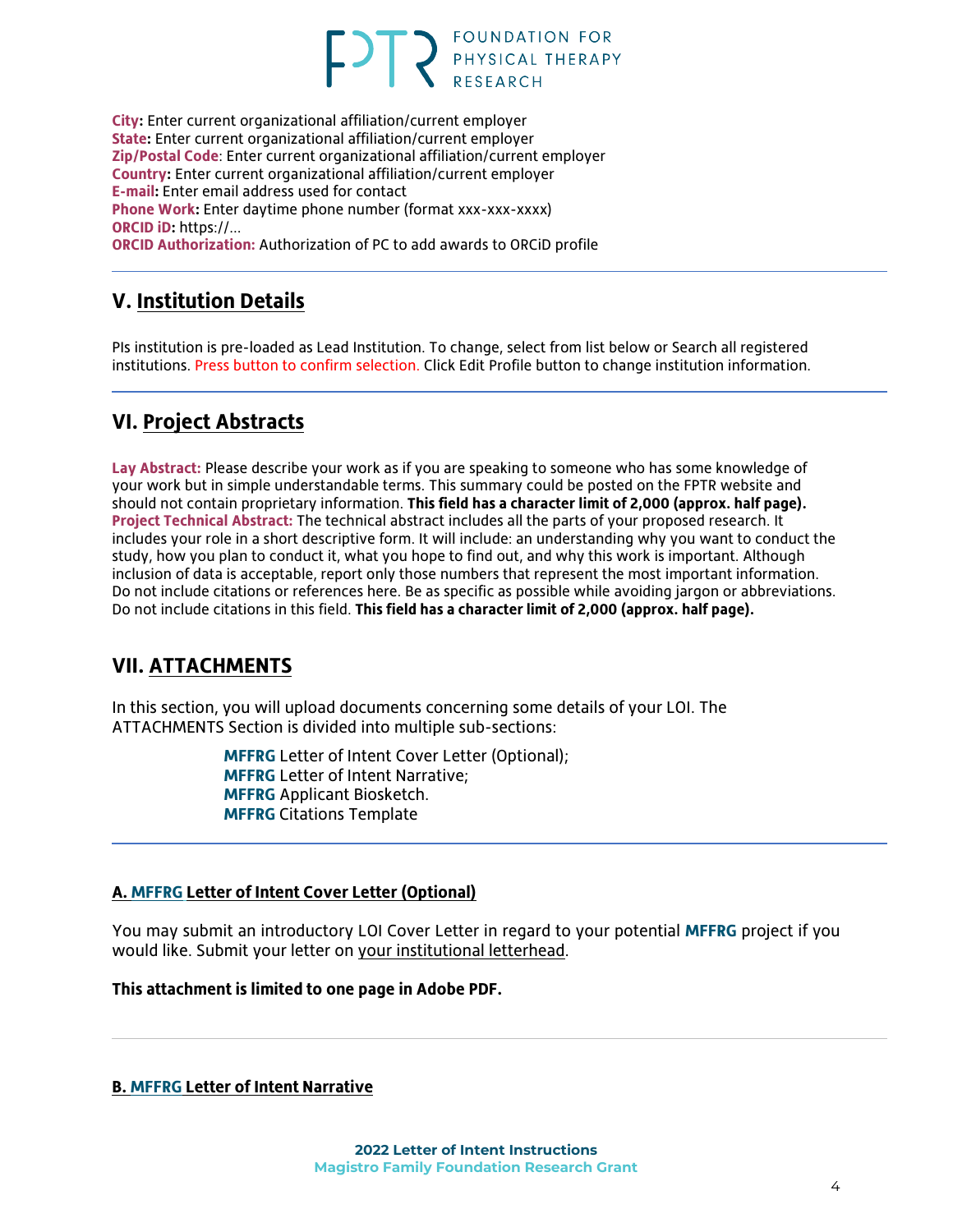# **FOT PESEARCH PRESEARCH**

Use the template provided to prepare the **MFFRG** LOI Narrative. Follow the format and content requirements detailed below. Do not exceed 2 pages for the Narrative (citations are not included in the page limit).

#### IMPORTANCE

- 1. What is the precise question that your research is designed to address?
- 2. Briefly explain the intervention you will study and how it addresses one of the American Physical Therapy Association's Research Agenda items.

#### **[OBJECTIVES](http://www.pcori.org/AppData/Local/Microsoft/Windows/AppData/Local/Microsoft/Windows/Temporary%20Internet%20Files/Content.Outlook/AppData/Local/Microsoft/Windows/AppData/Local/Microsoft/Windows/AppData/Local/Microsoft/OBJECTIVES)**

- 3. Specific aims of the study
	- a. Primary:
	- b. Secondary:

#### **[METHODS](http://www.pcori.org/AppData/Local/Microsoft/Windows/AppData/Local/Microsoft/Windows/Temporary%20Internet%20Files/Content.Outlook/AppData/Local/Microsoft/Windows/AppData/Local/Microsoft/Windows/AppData/Local/Microsoft/METHODS)**

- 4. Describe:
	- a. Study design:
	- b. Population to be studied (including inclusion/exclusion criteria):
	- c. Study outcomes
- 5. What is the estimated sample size? Explain the rationale for this sample size.

#### PRIOR SUBJECT RECRUITMENT EXPERIENCE

- 6. What is your previous experience with recruiting and retaining study participants in studies of similar size and type and in the identified priority population(s)? Describe potential barriers to achieving desired sample size and potential methods to overcome these barriers.
	- a. Experience:
	- b. Potential Barriers/Mechanisms to Overcome:

#### ANTICIPATED IMPACT

- 7. If the proposed intervention is found to be effective, what factors will facilitate or impede its sustainability and scalability in real world settings?
	- a. Facilitate sustainability:
	- b. Scalability:

#### **PERSONNEL**

8. List all key personnel: [First and Last Name (Institution)] [First and Last Name (Institution)] [First and Last Name (Institution)]

#### CITATIONS

Include any necessary citations. This section is not part of the 2-page Narrative limit.

#### **Once completed, save the template and submit as one Adobe PDF File.**